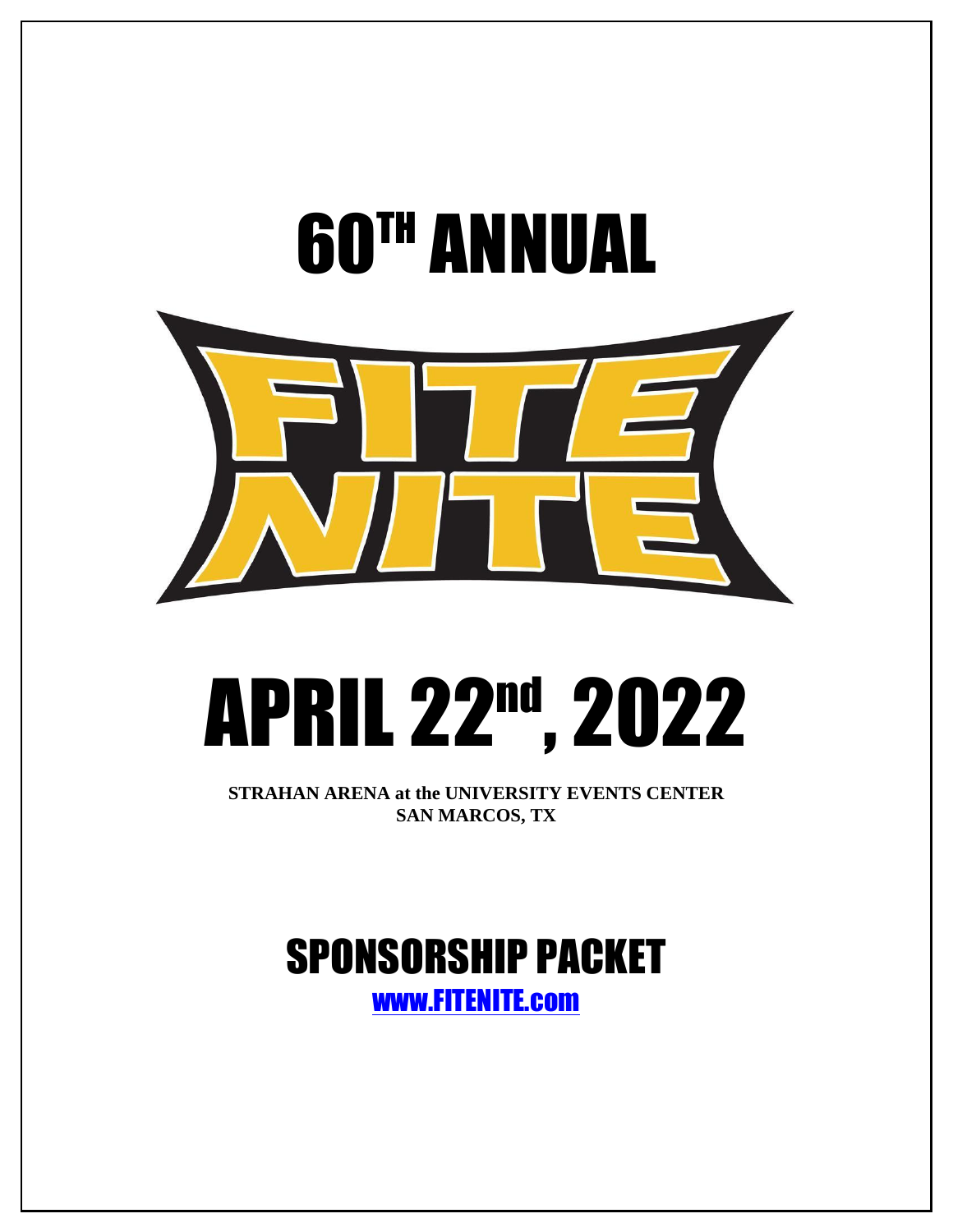The hardest hitting amateur boxing event in the state is back for its 60th year: Fite Nite. Delivering year after year since 1957, Fite Nite remains one of the longest standing traditions at Texas State University. Attendance in past years has been as much as 3,500 people, making the marketing potential sky high for your company to reach out to potential customers.

The Fite Nite team will be coordinating this year's explosive experience on Friday, April 22nd, 2022 in the **STRAHAN ARENA at the UNIVERSITY EVENTS CENTER in SAN MARCOS, TX**. The "Fite Nite Program" has become a staple in the community as MUST READ NEWS. Every year thousands of programs are distributed throughout the local area displaying the bout matchups and trash-talking between the participants. Your business will be featured in this publication as part of being a sponsor for the event.

In addition to the program, we also offer a variety of different advertising options for your business. The official Weigh-in Pre-party is another event that happens the Tuesday before the fight itself, offering you additional exposure! This year's weigh-in will take place at the heavy hitting entertainment venue **THE MARC** on Tuesday, April 19<sup>th</sup>, 2022.

## Advertising Methods Available

We offer a variety of different avenues in which your company can reach potential customers!

- Over 3,500 programs will be distributed throughout the local community
- Strategic social media marketing
- Various promotional flyers
- Promo/recap video
- Booth placement at the event
- "Sponsorship Wheel": large video board right over the ring will be rolling advertisements throughout the entire event
- Banner placement at the event
- Advertising routes through the **official Weigh-In Pre-Party** at **THE MARC** on **Tuesday, April 19 th, 2022**.

### Benefits of Sponsoring

- Highly anticipated event with a large annual attendance.
- Advertising avenues not limited to the event itself: with the pre-party, social media, website, program & the event, we expose your business over a several week period.
- Special reach to the Greek Community at Texas State: fight card often features several fraternity-versus-fraternity bouts, making it a well-known and frequently attended event for all of the Greek Community.
- Different pricing tiers give you the flexibility for both your business and your budget.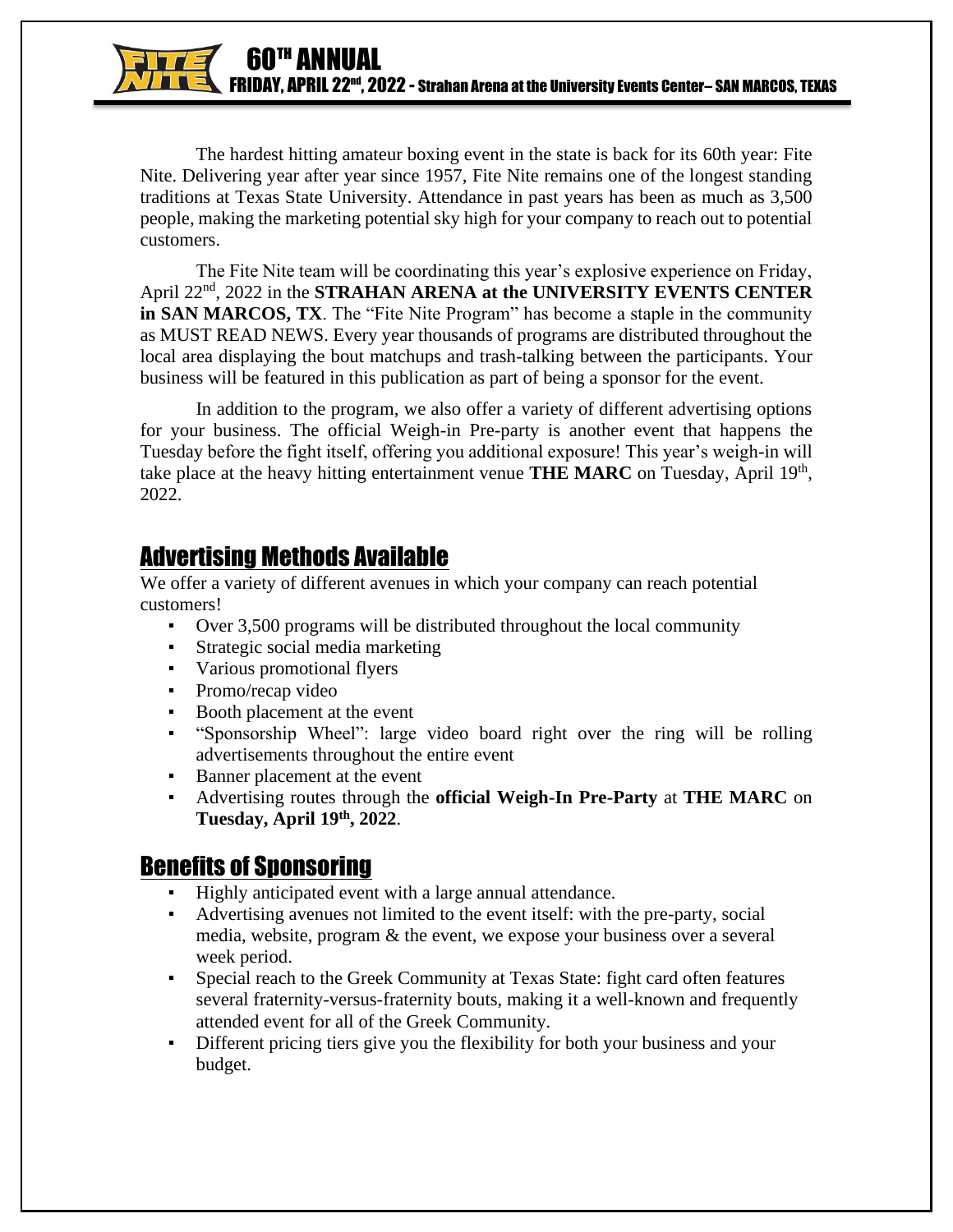

60TH ANNUAL

FRIDAY, APRIL 22<sup>nd</sup>, 2022 - Strahan Arena at the University Events Center– SAN MARCOS, TEXAS<br>.

#### BANTAMWEIGHT - \$1,000

- One-quarter  $(1/4)$  page sized advertisement in event program
- Logo on website
- Four (4) general admission tickets

#### MIDDLEWEIGHT - \$2,500

- One-half  $(1/2)$  page sized advertisement in event program
- One (1) slide on the "sponsor wheel"
- Booth placement at event
- **•** Logo on website
- **•** Four (4) VIP ringside tickets
- One (1) VIP parking pass

#### HEAVYWEIGHT - \$5,000

- Full-page sized advertisement in event program
- Placement of one (1) banner at the event
- Placement of up to three (3) banners at Weigh-in Pre-party
- Placement of booth at the event
- One (1) slide on the "sponsor wheel"
- Logo on website
- Logo on recap video
- $Six (6) VIP$  ringside seats with two  $(2) VIP$  parking passes

#### WORLD CHAMPION - \$15,000

- Full-page sized advertisement in event program
- Placement of up to three (3) banners at the event
- Placement of unlimited amount of banners and/or signs at Weigh-in Pre-Party
- Placement of booth at the event
- One (1) slide on the "sponsor wheel"
- Logo on website
- Logo on recap video
- Ten (10) VIP ringside seats with three (2) VIP parking passes

#### DEADLINE is FRIDAY, April 8<sup>th</sup>, 2022

Payment is required in advance before insertion of advertisement or placement of logo on the website. Please make checks payable to **Theta Lambda Alumni Association, Inc**. The program advertisement must be received via e-mail by the above date.

All signage for the event must be supplied by the customer and submitted by **Monday**, April 18<sup>th</sup>, **2022** if desired to be present at the weigh-in party or **Thursday, April 21st, 2022** for any being placed at the actual event.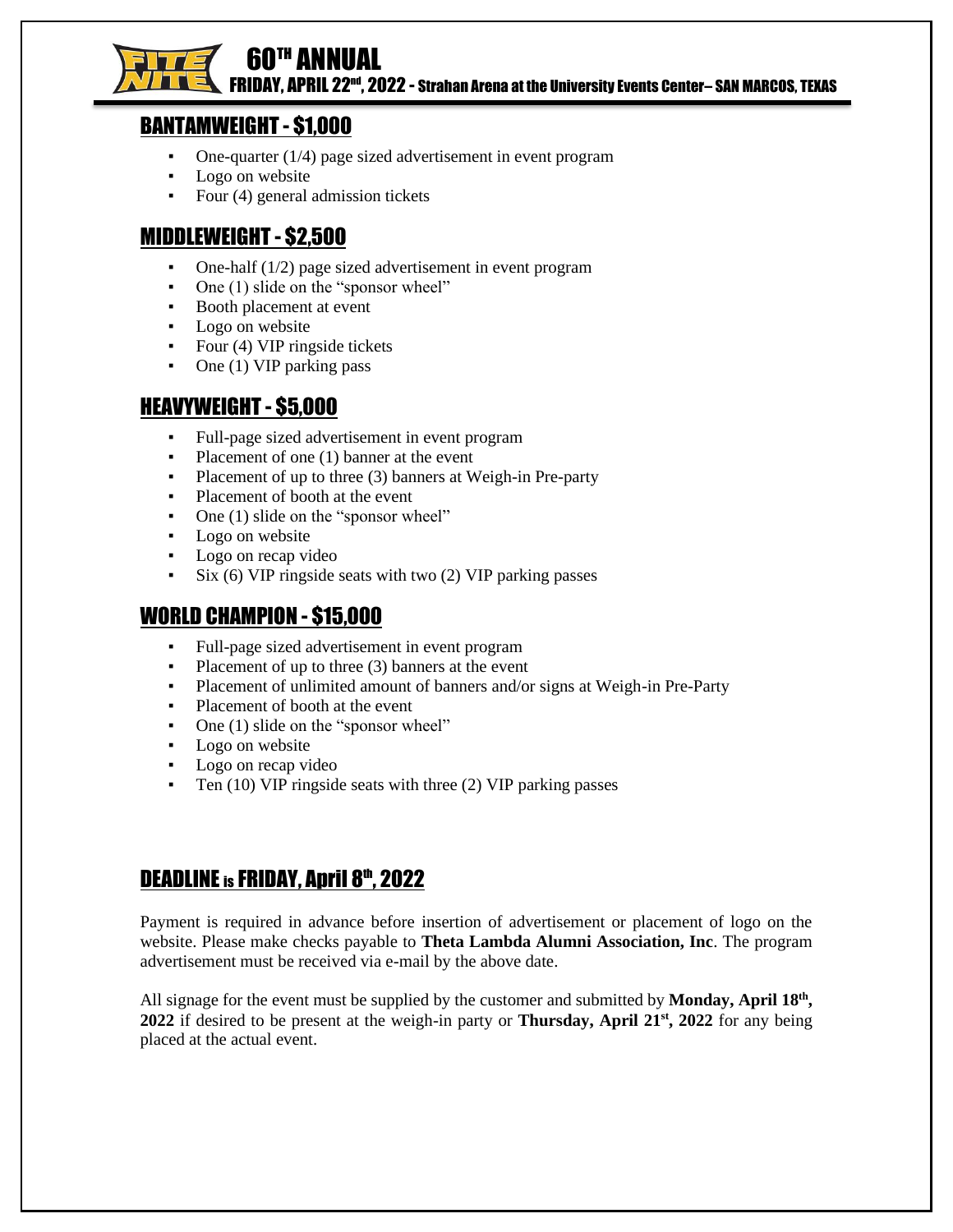

FRIDAY, APRIL 22<sup>nd</sup>, 2022 - Strahan Arena at the University Events Center– SAN MARCOS, TEXAS<br>.

#### PRODUCTION REQUIREMENTS

60TH ANNUAL

The overall program has a 0.25" bleed and the advertisements received will be adjusted to meet the below specifications. The correct resolution should be at a minimum of 300 dpi. We are not responsible for the quality of printing for advertisements received that fall below 300 dpi. Files must be in TIFF, EPS, PSD or PDF format with all fonts included or converted to outlines/paths. JPG files are not acceptable.

#### ERRORS

Advertisers are responsible for proofing their submissions and hold Fite Nite harmless for any typographical errors in the design of their ad.



#### RECEIPT

Thank you for your support! In order to take of advantage of the full Fite Nite marketing opportunity (flyers, social media promo, website) and event program, final payment must be received no later than **FRIDAY, April 8 th, 2022**. Website listing will follow full payment.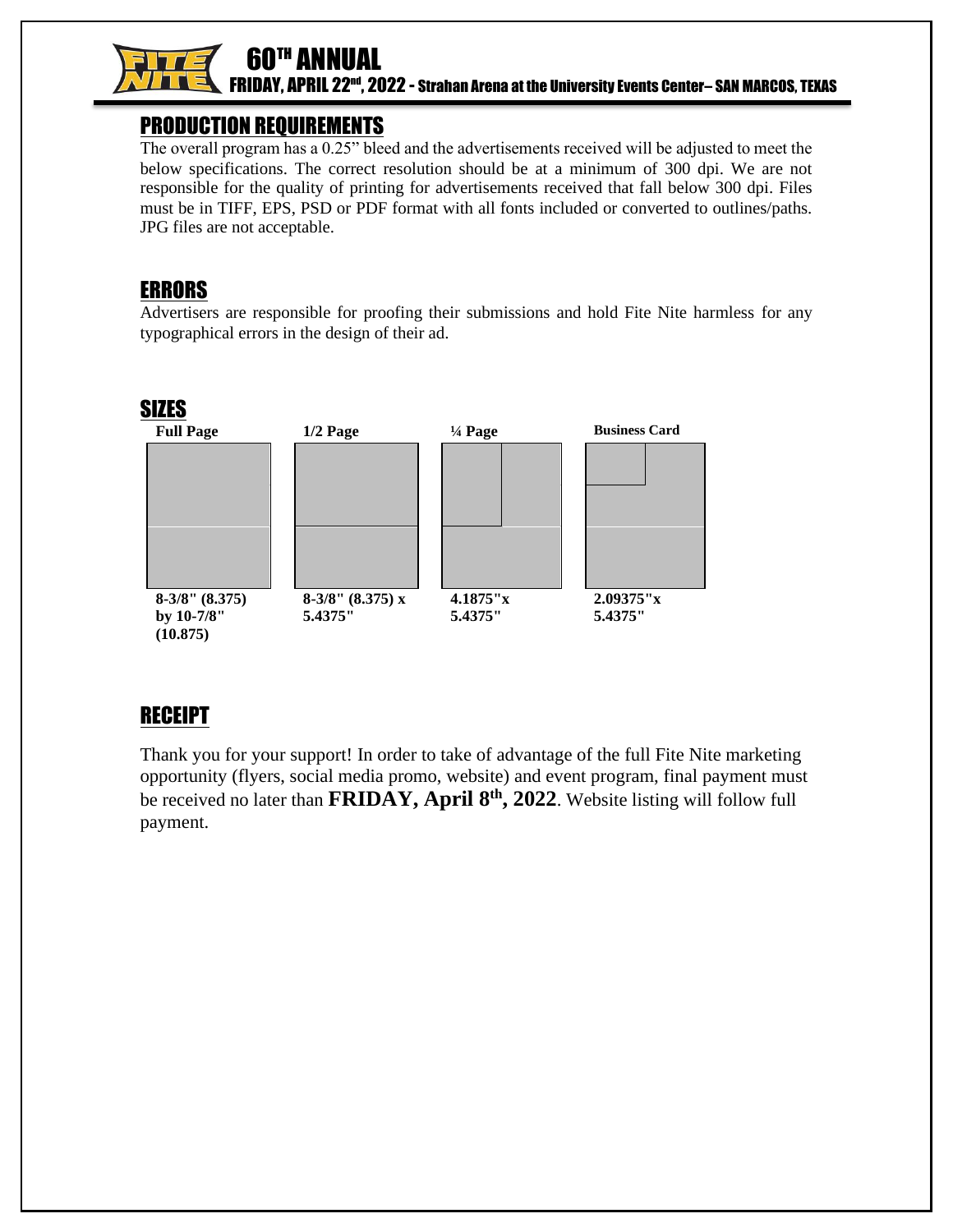60TH ANNUAL

 $\Pi$ 

FRIDAY, APRIL 22<sup>nd</sup>, 2022 - Strahan Arena at the University Events Center– SAN MARCOS, TEXAS<br>.

#### ABBREVIATED LIST OF SPONSORS FROM PAST YEARS









#### THE LYNDON SAN MARCOS \* TEXAS









BAKER & COCKBURN, PLLC, CPAs **AUSTIN, TEXAS**